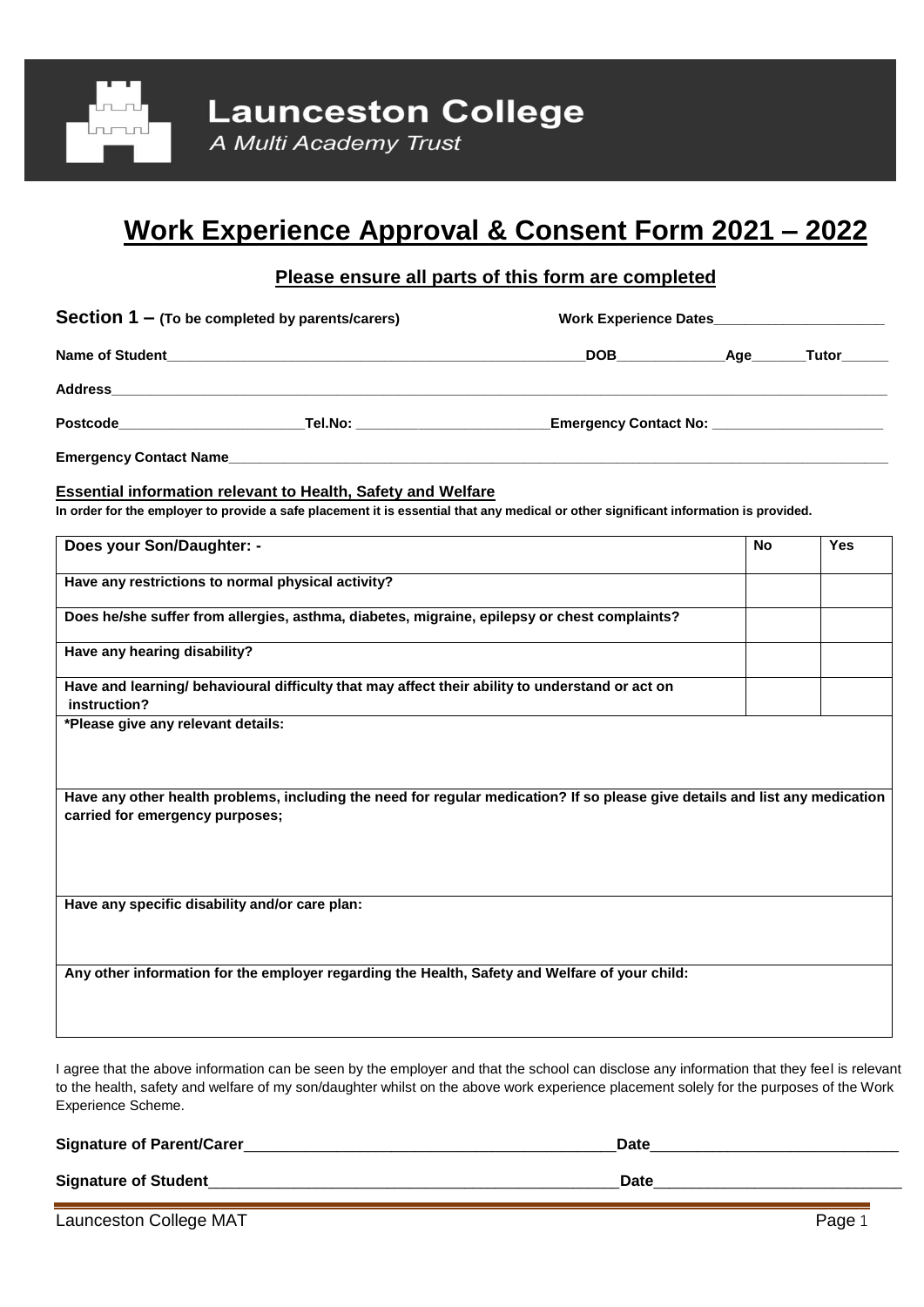#### **Section 2 – (to be completed by the Employer)**

| Name of Organisation and                                |                                                                              |                                                                                                                           |  |
|---------------------------------------------------------|------------------------------------------------------------------------------|---------------------------------------------------------------------------------------------------------------------------|--|
|                                                         |                                                                              |                                                                                                                           |  |
|                                                         |                                                                              | _Contact Number______________________________                                                                             |  |
|                                                         |                                                                              |                                                                                                                           |  |
|                                                         |                                                                              |                                                                                                                           |  |
| Are you a 'Sole Trader' YES/NO (please circle)          |                                                                              |                                                                                                                           |  |
| Do you have the following: -                            | <b>Public Liability insurance YES/NO</b>                                     | (this is essential for placements to be approved)                                                                         |  |
|                                                         |                                                                              |                                                                                                                           |  |
|                                                         | <b>Employer Liability Insurance YES/NO</b>                                   | (this is essential for placements to be approved)                                                                         |  |
|                                                         |                                                                              |                                                                                                                           |  |
|                                                         | How many employees do you have? ______________________ (include part - time) |                                                                                                                           |  |
| <b>Placement Details</b>                                |                                                                              |                                                                                                                           |  |
| Days of Work: (Please circle)                           | Mon<br>Tue<br>Wed<br>Thurs Fri                                               |                                                                                                                           |  |
|                                                         |                                                                              |                                                                                                                           |  |
|                                                         |                                                                              |                                                                                                                           |  |
|                                                         |                                                                              |                                                                                                                           |  |
| Lunch Time                                              |                                                                              |                                                                                                                           |  |
|                                                         |                                                                              | Name of person responsible for supervising the student during the placement: _________________________________            |  |
| Job Role_                                               |                                                                              |                                                                                                                           |  |
| <b>PHYSICAL CONTACT</b><br>part of any training? YES NO |                                                                              | Will you or any of your employees need to have physical contact with the student either as a normal part of the job or as |  |
| If YES please give brief details: -                     |                                                                              |                                                                                                                           |  |

#### **THE WORKING ENVIRONMENT**

**Please can you give some idea of the environment(s) the student will be working in e.g. on building sites, working in a client's home, in a busy office, etc. as this may not be obvious from the student's job role.** 

\_\_\_\_\_\_\_\_\_\_\_\_\_\_\_\_\_\_\_\_\_\_\_\_\_\_\_\_\_\_\_\_\_\_\_\_\_\_\_\_\_\_\_\_\_\_\_\_\_\_\_\_\_\_\_\_\_\_\_\_\_\_\_\_\_\_\_\_\_\_\_\_\_\_\_\_\_\_\_\_\_\_\_\_\_\_\_\_\_\_\_\_\_\_

#### **WORKING ONE-TO-ONE**

**Will the student be working in isolation with the same person for the majority of their placement, e.g. on the premises, outdoor location, travelling in a vehicle? YES NO** 

If **YES** please give brief details: -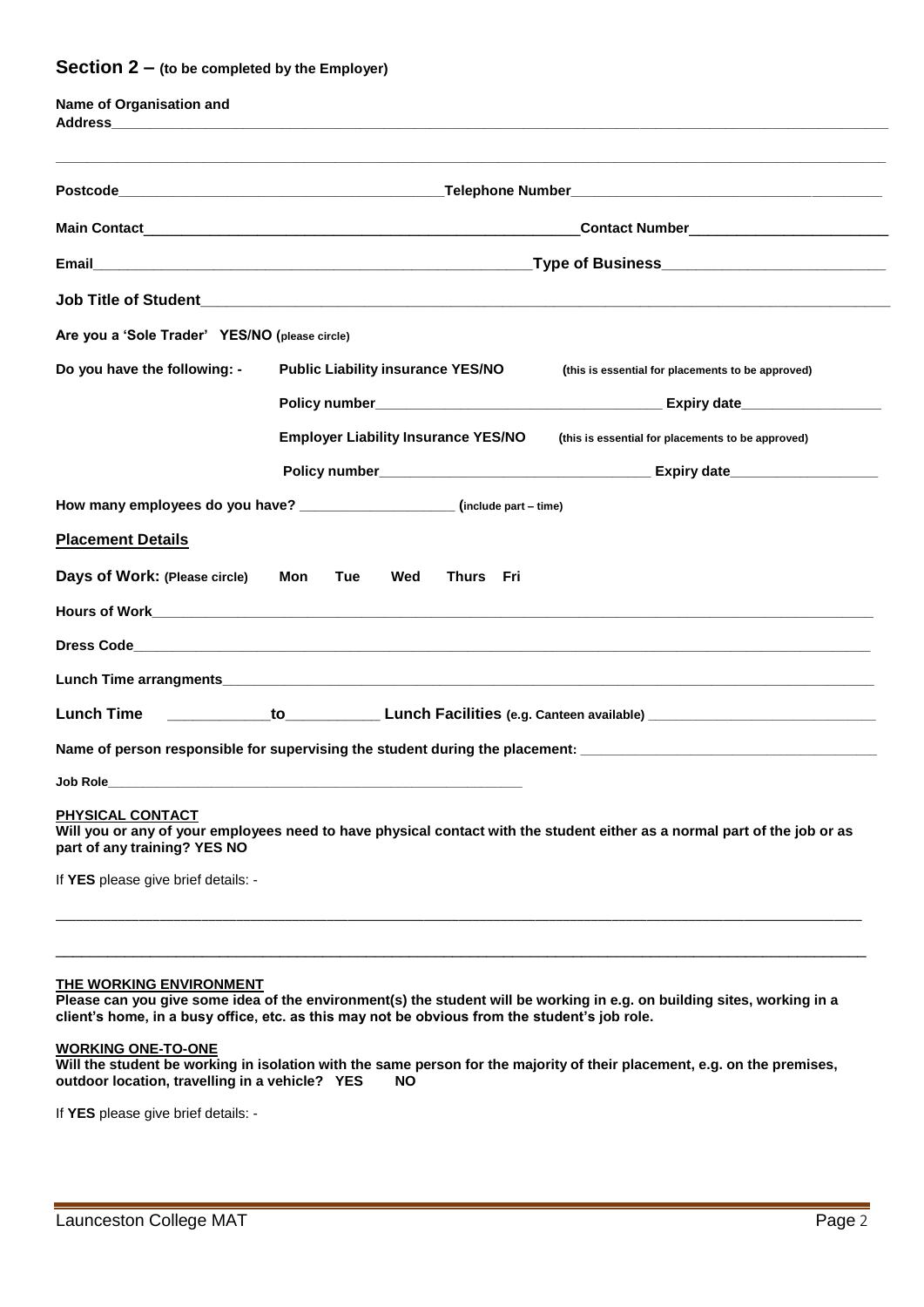## **Section 3 – Young Person's Risk Assessment – Please Include Covid 19 Procedures**

The purpose of this Risk Assessment is to make sure the health, safety and welfare of the student has been considered *with respect to their age, inexperience, immaturity* **and any factors mentioned in the Information about the Student' section**  above. This will also make sure you have complied with Regulation 19 of the Management of Health & Safety at Work Regulations 1999.

| <b>Specific Hazard Identified</b> | <b>Current Control Measures</b> | Additional controls for the young<br>person to make sure the risk is<br>adequately |
|-----------------------------------|---------------------------------|------------------------------------------------------------------------------------|
|                                   |                                 |                                                                                    |
|                                   |                                 |                                                                                    |
|                                   |                                 |                                                                                    |
|                                   |                                 |                                                                                    |
|                                   |                                 |                                                                                    |
|                                   |                                 |                                                                                    |
|                                   |                                 |                                                                                    |
|                                   |                                 |                                                                                    |
|                                   |                                 |                                                                                    |

If you have not completed the above Risk Assessment then please staple your own 'Young Person's Risk Assessment' to this page.

**Please could you now sign the 'Employers Agreement and Consent' below before sending the form back to the student and their parents or carers. Thank You.**

### **Employer/ Placement Provider Section**

- **I have agreed to provide work experience for the above student.**
- **I have appropriate insurance to cover work experience students (and have notified them if necessary)**
- **I will provide induction training including Health, Safety and Emergency arrangements**
- **I will notify the College in the event of any absence, injury or any other difficulties regarding the student**
- **I agree to have due regard for the welfare of the young people in the workplace and understand that it may be necessary to undergo a DBS check if required.**
- **Procedures comply with COVID-19 Government Guidelines.**
- **Risk assessments of work practices have been carried out to identify possible risks and all those specific to COVID-19 in line with Government Guidelines.**
- **Any relevant Covid-19 risk assessments or procedures have been drawn to the student and school placement coordinator's attention and may include guidance on cleaning, handwashing and hygiene procedures, social distancing, use of face-coverings and any actions taken to reduce risks of exposure to coronavirus (COVID-19) in the workplace.**
- **I agree to notify the College if anybody at placement tests positive for Covid 19 as soon as possible.**

| C <sub>1</sub><br>.    | αιτ                   |  |
|------------------------|-----------------------|--|
| N<br>________<br>_____ | _____________________ |  |

**I agree that information we share with the school may be used and shared in accordance to the terms outlined in the school's privacy policy and as per the information outlined on this form**. (Please circle) **Yes No**